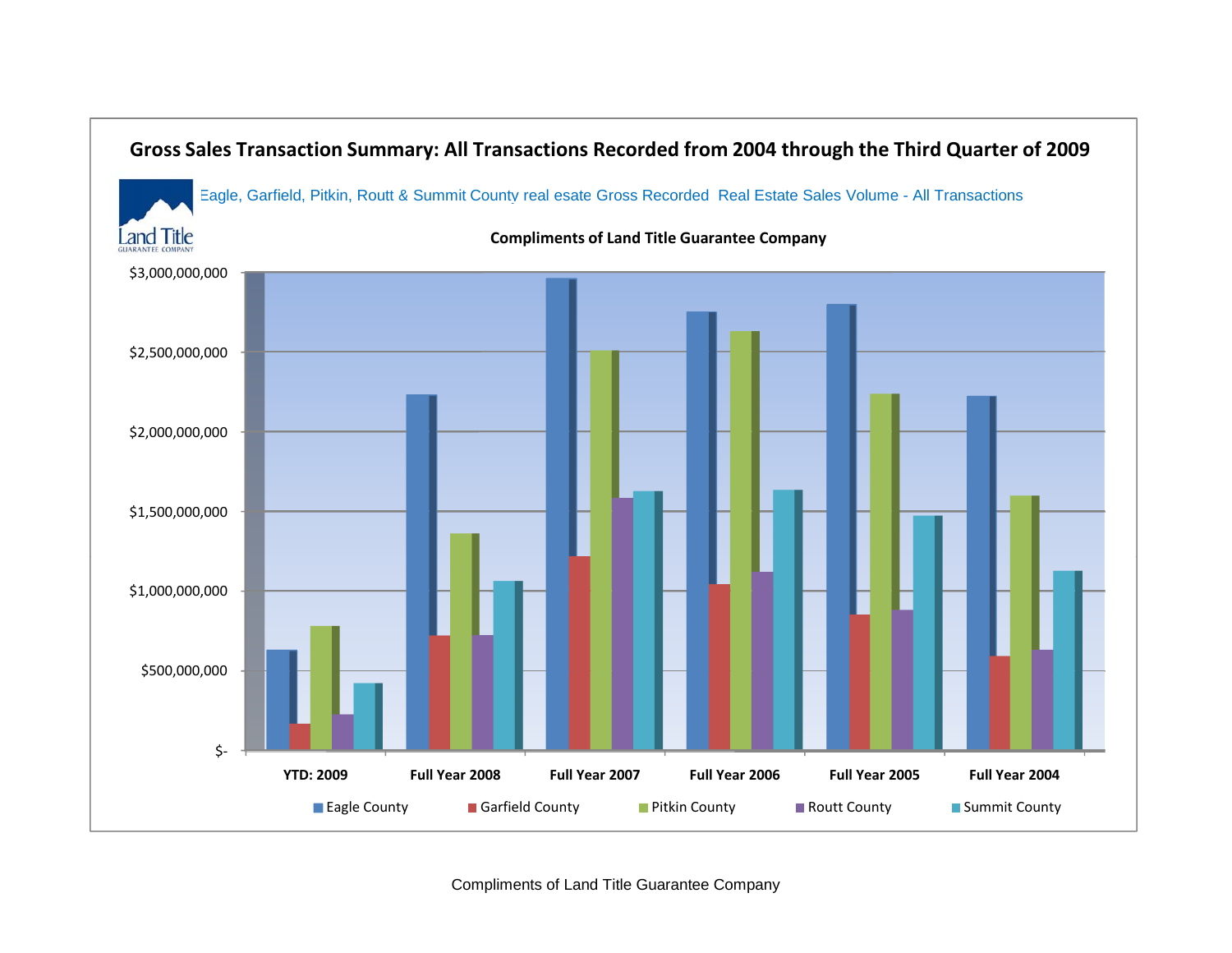

\$1,000.00

**\$356.43**



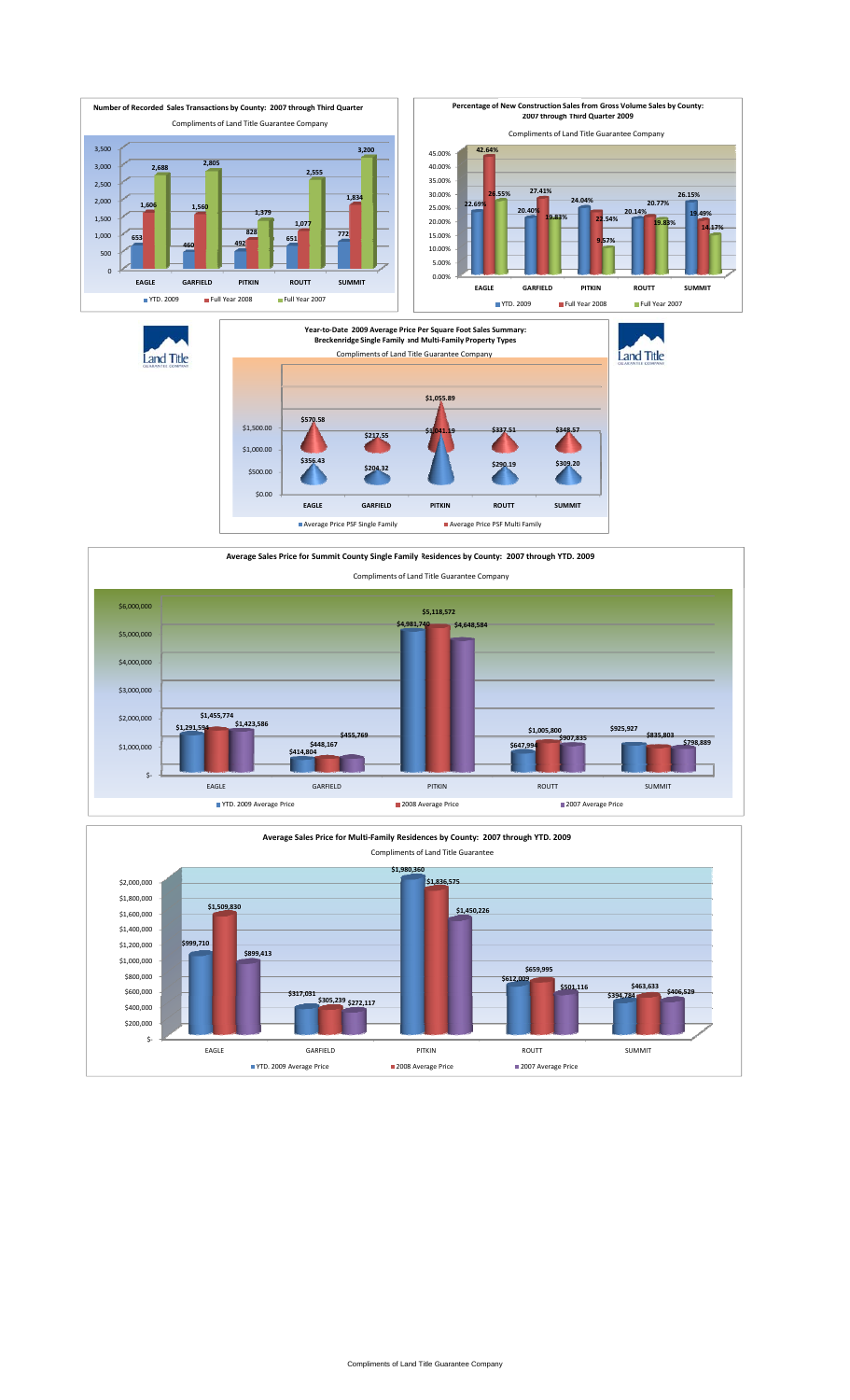# **Monthly Gross Volume Transaction Report - All Recorded Transactions \***

| 2009                | Jan.            | Feb.           | Mar.             | Apr.           | May.             | Jun.           | Jul.            | Aug.           | Sep.           | Oct.             | Nov.           | Dec.           | <b>Total by County</b> |
|---------------------|-----------------|----------------|------------------|----------------|------------------|----------------|-----------------|----------------|----------------|------------------|----------------|----------------|------------------------|
| <b>EAGLE</b>        | 40,487,500      | 56,760,800     | 59,372,400       | 57,947,000     | 70,751,600       | 95,286,400     | 59,677,500      | 91,791,200     | 100,847,572    |                  |                |                | 632,921,972            |
| <b>GARFIELD</b>     | 16,624,800      | 14,143,900     | 10,759,800       | 20,680,100     | 15,653,500       | 28,415,500     | 24,760,700      | 21,537,650     | 17,315,200     |                  |                |                | 169,891,150            |
| <b>PITKIN</b>       | 115,936,999     | 106.356.206    | 46.906.531       | 74,009,706     | 64.477.218       | 63.784.489     | 126.622.273     | 56,984,673     | 128,180,662    |                  |                |                | 783,258,757            |
| <b>ROUTT</b>        | 23,760,700      | 12,071,300     | 19,894,200       | 27,469,200     | 17,799,200       | 30,581,700     | 35,618,400   \$ | 33,040,500     | 27,238,500     |                  |                |                | 227,473,700            |
| <b>SUMMIT</b>       | 32.813.600      | 27.246.500     | 37,878,500       | 37,792,900     | 63.752.300       | 34,049,300     | 47,401,000      | 60.975.000     | 81,015,20      |                  |                |                | 422,924,30             |
| <b>Grand Total:</b> | $229,623,599$ : | 216,578,706 \$ | 174,811,431      | 217,898,906    | $232,433,818$ \$ | 252,117,389    | 294,079,873     | 264,329,023    | 354,597,134 \$ |                  | $-$ \$         |                | 2,236,469,879          |
| 2008                | Jan.            | Feb.           | Mar.             | Apr.           | May.             | Jun.           | Jul.            | Aug.           | Sep.           | Oct.             | Nov.           | Dec.           | Total by County        |
| <b>EAGLE</b>        | 124,253,400 \$  | 207.081.600    | 228,388,700      | 137,700,500    | 158,543,900 \$   | 188,121,300    | 243,432,100 \$  | 211,288,800 \$ | 169.448.700    | 167,365,200      | 174,144,400 \$ | 225,150,500    | 2,234,919,100          |
| <b>GARFIELD</b>     | 69,205,900 \$   | 102.818.300 \$ | 48,078,900       | 85,697,500     | 61,858,400 \$    | 72,589,200 \$  | 68,893,800 \$   | 56,415,900 \$  | 55,872,200 \$  | 35,180,900 \$    | 28,896,600     | 37,660,100 \$  | 723,167,700            |
| <b>PITKIN</b>       | 127,200,000     | 131,485,356    | 99,420,211       | 135,416,272    | 114,382,832 \$   | 108,918,961    | 124,468,744     | 160,520,602    | 100,587,424    | 86,525,189       | 64,790,663     | 112,026,684    | 1,365,742,938          |
| <b>ROUTT</b>        | 80,775,200 \$   | 59,799,800 \$  | 52,278,700       | 67,237,500     | 68.152.000 \$    | 101,755,200 \$ | 71,139,100 \$   | 58,864,100 \$  | 37,364,200 \$  | 49,635,100       | 37,955,800     | 40,144,500 \$  | 725,101,200            |
| <b>SUMMIT</b>       | 85,497,600 \$   | 64,539,900 \$  | 95,396,600       | 94,201,300 \$  | 95,667,500 \$    | 92,536,900     | 80,686,100 \$   | 92,825,200 \$  | 127,090,100 \$ | 118,230,800 \$   | 58,002,400     | 61,054,700 \$  | 1,065,729,100          |
| <b>Grand Total:</b> | 486,932,100 \$  | 565,724,956 \$ | $523,563,111$ \$ | 520,253,072 \$ | 498,604,632 \$   | 563,921,561    | 588,619,844 \$  | 579,914,602 \$ | 490,362,624 \$ | 456,937,189 \$   | 363,789,863    | 476,036,484 \$ | 6,114,660,038          |
| 2007                | Jan.            | Feb.           | Mar.             | Apr.           | May.             | Jun.           | Jul.            | Aug.           | Sep.           | Oct.             | Nov.           | Dec.           | Total by County        |
| EAGLE               | 173,416,500 \$  | 253,057,700 \$ | 266,688,300      | 233,926,100 \$ | 301,894,600 \$   | 332,660,200    | 190,341,400 \$  | 313,687,200 \$ | 260,515,200    | 215,096,100 \$   | 216,475,200 \$ | 202,738,700 \$ | 2,960,497,200          |
| <b>GARFIELD</b>     | 92,346,900 \$   | 53,852,300 \$  | 93,135,200       | 98,420,300     | 121,937,600 \$   | 106,104,300 \$ | 157,463,100 \$  | 103,403,600 \$ | 94,217,300 \$  | 104.331.100 \$   | 72,937,800 \$  | 124,476,100 \$ | 1,222,625,600          |
| <b>PITKIN</b>       | 253,209,100 \$  | 192.612.800 \$ | 314,055,100      | 199,652,800    | 283.447.100 \$   | 185, 157, 053  | 162,282,203 \$  | 204,482,116 \$ | 242.000.100 \$ | 183,364,750 \$   | 107,699,050 \$ | 187,333,500 \$ | 2,515,295,672          |
| <b>ROUTT</b>        | 100,388,000 \$  | 74,817,700 \$  | 141,794,800      | 154,031,800 \$ | 205,527,100 \$   | 151,501,800    | 176,003,400 \$  | 152,660,300    | 132,588,800 \$ | 100,504,000 \$   | 89,777,000     | 107,762,800    | 1,587,357,500          |
| <b>SUMMIT</b>       | 82,933,400 \$   | 88.392.000 \$  | 92,555,500       | 133,878,100 \$ | 158.745.300 \$   | 141,802,500    | 138,251,700 \$  | 186,302,600    | 168.704.900 \$ | 146,546,900 \$   | 156,934,000    | 135,691,900 \$ | 1,630,738,800          |
| <b>Grand Total:</b> | 702,293,900     | 662,732,500 \$ | 908,228,900      | 819,909,100 \$ | 1,071,551,700 \$ | 917,225,853    | 824,341,803 \$  | 960,535,816 \$ | 898,026,300    | 749,842,850 \$   | 643,823,050    | 758,003,000 \$ | 9,916,514,772          |
| 2006                | Jan.            | Feb.           | Mar.             | Apr.           | May.             | Jun.           | Jul.            | Aug.           | Sep.           | Oct.             | Nov.           | Dec.           | Total by County        |
| EAGLE               | 138,340,500 \$  | 149.697.700 \$ | 238,965,700      | 183,511,300    | 257,872,000 \$   | 277,390,500    | 214.424.600     | 258,099,400    | 259.621.200    | 228,350,800      | 298.677.400    | 249,220,500 \$ | 2,754,171,600          |
| <b>GARFIELD</b>     | 53,279,100 \$   | 41,301,100 \$  | 87,858,300       | 66,939,000     | 96,372,600 \$    | 89,135,600     | 100,260,500 \$  | 101,278,900 \$ | 91,258,700 \$  | 85,807,900       | 127,843,600 \$ | 104,042,100 \$ | 1,045,377,400          |
| <b>PITKIN</b>       | 115,041,800 \$  | 120,991,200 \$ | 229,999,495      | 209,745,400    | 204,616,000 \$   | 374,564,400 \$ | 156,110,700 \$  | 230,672,700 \$ | 231,032,300    | 289,639,700      | 232,286,000    | 240,467,800 \$ | 2,635,167,495          |
| <b>ROUTT</b>        | 47,741,500 \$   | 48,469,000 \$  | 76,032,100       | 68,152,500     | 88,595,100 \$    | 93,477,400 \$  | 102,809,200 \$  | 101,555,363 \$ | 133,075,900 \$ | 124,721,400 \$   | 138,544,400 \$ | 97,862,200 \$  | 1,121,036,063          |
| <b>SUMMIT</b>       | 85.701.700 \$   | 76.698.900 \$  | 108,018,500      | 110,949,200 \$ | 137,133,800 \$   | 162,725,600    | 122,097,500 \$  | 130,811,400 \$ | 219,939,000 \$ | 188,770,200 \$   | 138.233.900    | 156,795,100 \$ | 1,637,874,800          |
| <b>Grand Total:</b> | 440,104,600 \$  | 437,157,900 \$ | 740,874,095 \$   | 639,297,400 \$ | 784,589,500 \$   | 997,293,500    | 695,702,500 \$  | 822,417,763 \$ | 934,927,100 \$ | $917,290,000$ \$ | 935,585,300 \$ | 848,387,700 \$ | 9,193,627,358          |

## **Gross Transaction Report Summary & Year-To-Date Comparison**

|                     |                  | Same Period      | <b>YTD</b> % Change |                    |                                                                            |                    |                                 |               |                  |
|---------------------|------------------|------------------|---------------------|--------------------|----------------------------------------------------------------------------|--------------------|---------------------------------|---------------|------------------|
| <b>County:</b>      | <b>YTD: 2009</b> | <b>YTD: 2008</b> | 2009 vs. 2008       |                    | Full Year 2008 Full Year 2007 Full Year 2006 Full Year 2005 Full Year 2004 |                    |                                 |               |                  |
| <b>EAGLE</b>        | 632,921,972 \$   | 1,668,259,000    | $-62.06%$           | 2.234.919.100 \$   | 2,960,497,200 \$                                                           | 2.754.171.600   \$ | 2.800.249.502 \$                | 2.225.840.200 |                  |
| <b>GARFIELD</b>     | 169,891,150 \$   | 621,430,100      | $-72.66%$           | 723,167,700 \$     | 1,222,625,600 \$                                                           | 1,045,377,400 \$   | 855,966,600 \$                  | 599,504,600   |                  |
| <b>PITKIN</b>       | 783,258,757 \$   | 1.102.400.402    | $-28.95%$           | 1,365,742,938 \$   | 2,515,295,672 \$                                                           | 2,635,167,495 \$   | 2,240,931,000 \$                | 1,602,299,700 |                  |
| <b>ROUTT</b>        | 227,473,700 \$   | 597,365,800      | $-61.92%$           | 725.101.200 \$     | 1,587,357,500 \$                                                           | 1,121,036,063 \$   | 885,907,100 \$                  | 636,914,000   | land             |
| <b>SUMMIT</b>       | 422,924,300 \$   | 828,441,200      | $-48.95%$           | $1,065,729,100$ \$ | 1,630,738,800 \$                                                           | 1,637,874,800 \$   | 1,474,997,499 \$                | 1,128,175,900 | <b>GUARANTEE</b> |
| <b>Grand Total:</b> | 2,236,469,879    | 4,817,896,502    | $-53.58%$           | 6,114,660,038      | 9,916,514,772                                                              | 9,193,627,358      | 8,258,051,701   \$6,192,734,400 |               |                  |



**Compliments of Land Title Guarantee Company**

*\* Each County has a different basis for collecting recorded transactions. Please contact your Land Title Sales Representative for a description of Recorded Transactions in your County.* Data is collected from the Eagle, Garfield, Pitkin, Routt & Summit County Clerk & Recorder's Office & Assessor's Office. Data is deemed reliable but not guaranteed.